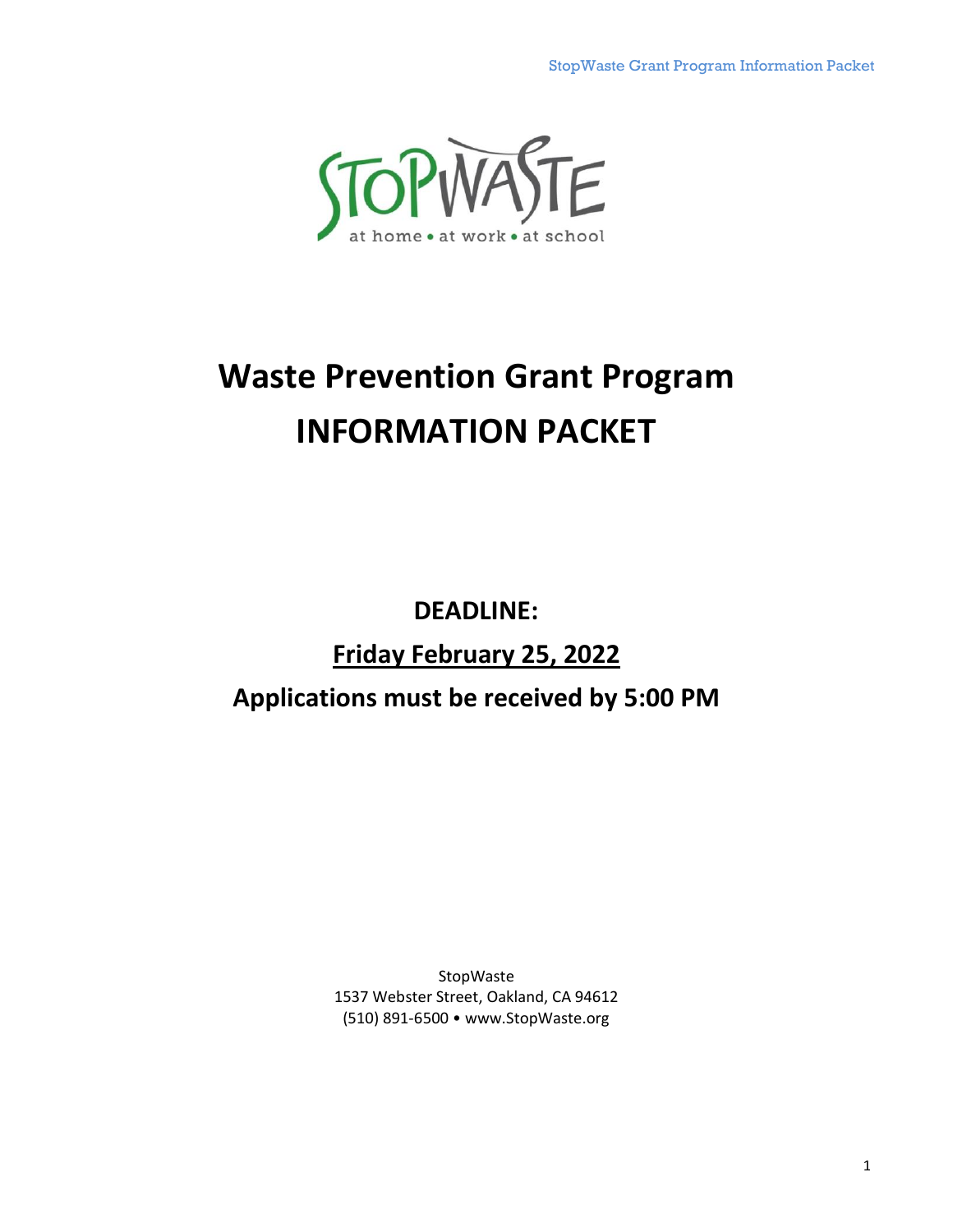# **Table of Contents**

<u> a shekara ta 1999 a shekara ta 1999 a shekara ta 1999 a shekara ta 1999 a shekara ta 1999 a shekara ta 1999 a</u>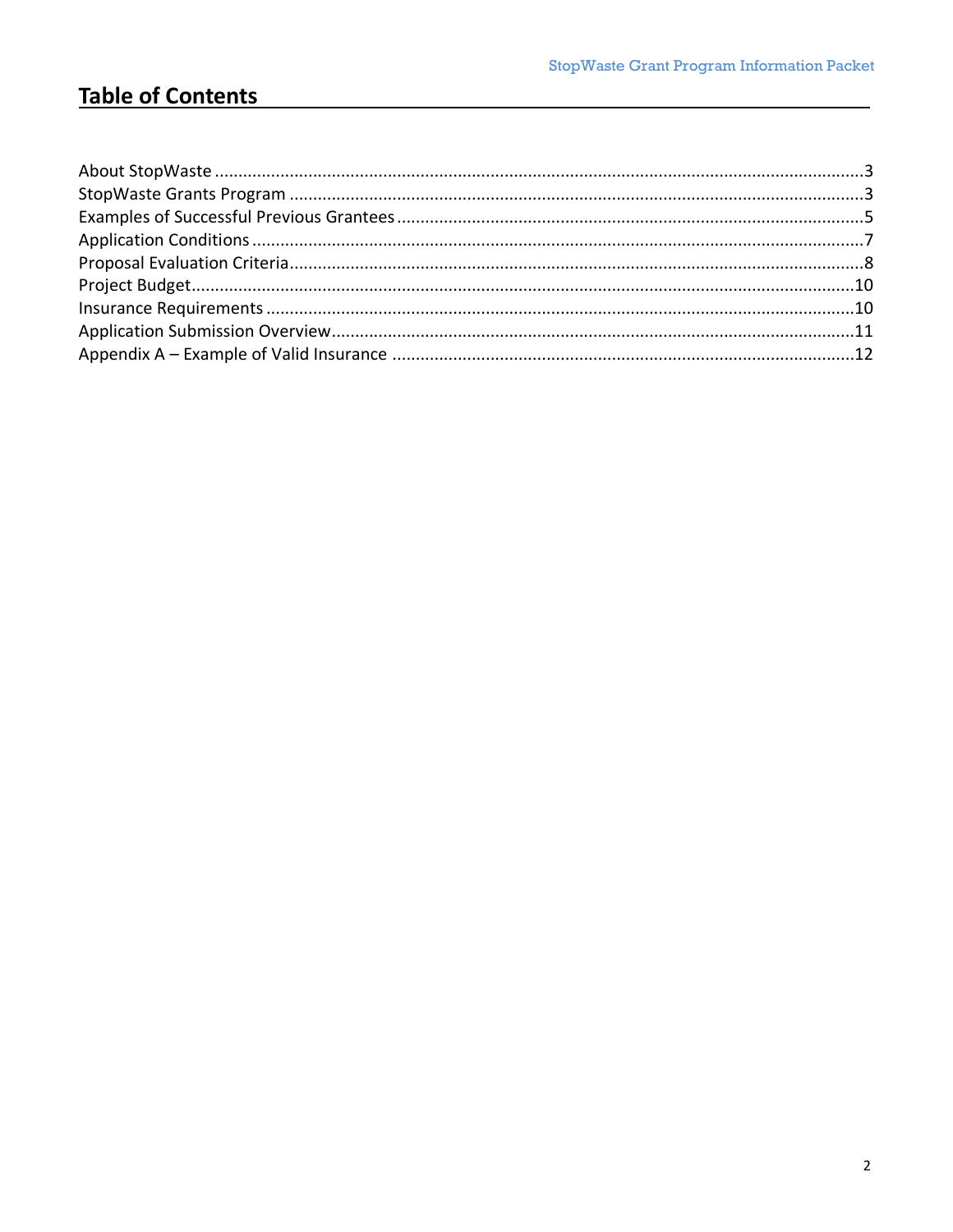# <span id="page-2-0"></span>**About StopWaste**

StopWaste (Agency) is a public agency responsible for reducing waste in Alameda County. We help local governments, businesses, schools, nonprofits, and residents reduce waste through:

- Prevention, Reuse, Compost, and Recycling programs,
- Market Development,
- Technical Assistance and Funding Support,
- Public Education.

We are governed jointly by three boards, the Alameda County Waste Management Authority, the Alameda County Source Reduction and Recycling Board, and the Energy Council.

### <span id="page-2-1"></span>**StopWaste Grants Program**

StopWaste is currently accepting applications with a due date of **Friday, February 25, 2022** with total of \$700,000 in available funding for nonprofits, businesses, and institutions. Grants are aimed at increasing individual, business, and community involvement in the prevention of waste in Alameda County. Proposed projects must be located in and/or serve the residents and/or businesses of Alameda County.

#### **There are five specific focus areas for the 2022 StopWaste grants program:**

- [Reuse and Repair](https://www.stopwaste.org/at-work/stopwaste-grants/reuse-and-repair-grants)
- [Reusable Foodware Infrastructure](https://www.stopwaste.org/at-work/stopwaste-grants/reusable-foodware-infrastructure-grants) and Services
- [Food Waste Prevention and Recovery](https://www.stopwaste.org/at-work/stopwaste-grants/food-waste-reduction-grants)
- [Surplus Food Donation Equipment](https://www.stopwaste.org/at-work/stopwaste-grants/surplus-food-donation-equipment-grants)
- [Reusable Transport Packaging](https://www.stopwaste.org/at-work/stopwaste-grants/reusable-transport-packaging-grants)

Applicants may only submit ONE grant application for ONE focus area.

Click on each grant focus area link above to learn more about the goals, eligibility and StopWaste staff contact for each grant focus area to identify the one category that will best fit your proposed project.

Informational Webinar: January 20<sup>th</sup>, 2022 at 4:00PM [\(Register Here\)](https://stopwaste.zoom.us/webinar/register/WN_YmrSrdxtTzKfeFhddBl9zw)

Applicants **are strongly encouraged to consult** StopWaste [staff](https://www.stopwaste.org/at-work/stopwaste-grants/contact) for assistance on determining the most suitable focus area to apply for. StopWaste staff will hold office hours every Friday from 11 am-1 pm starting January 14<sup>th</sup> thru February 18<sup>th</sup> 2022; individual appointments for up to one half hour with staff can be booked [here.](https://calendly.com/reusegrants)

**PLEASE NOTE:** Applicants with open StopWaste grants must check with their grant manager to assess eligibility for additional funding.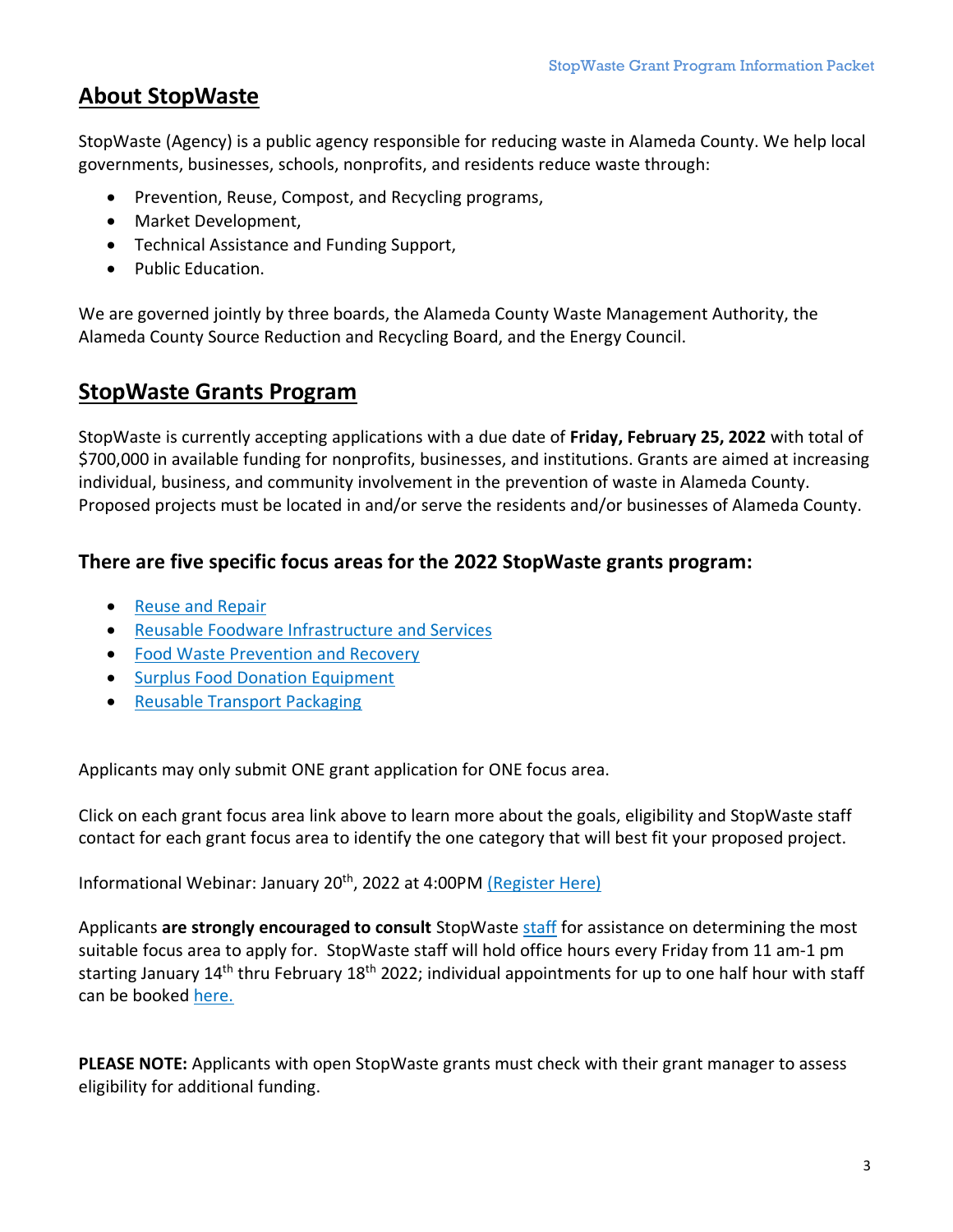#### **GRANT TIMELINE OVERVIEW:**

- 
- 
- 
- **•** Grantees Announced:
- **Grant Funding Agreements Executed**: June 1, 2022

• **Grants Open:** January 5, 2022<br>• **Informational Webinar:** January 20<sup>th</sup>, 202 January 20<sup>th</sup>, 2022 at 4:00PM [\(Register Here\)](https://stopwaste.zoom.us/webinar/register/WN_YmrSrdxtTzKfeFhddBl9zw) • **Grant Applications Due:** February 25, 2022<br>• Grantees Announced: April 11, 2022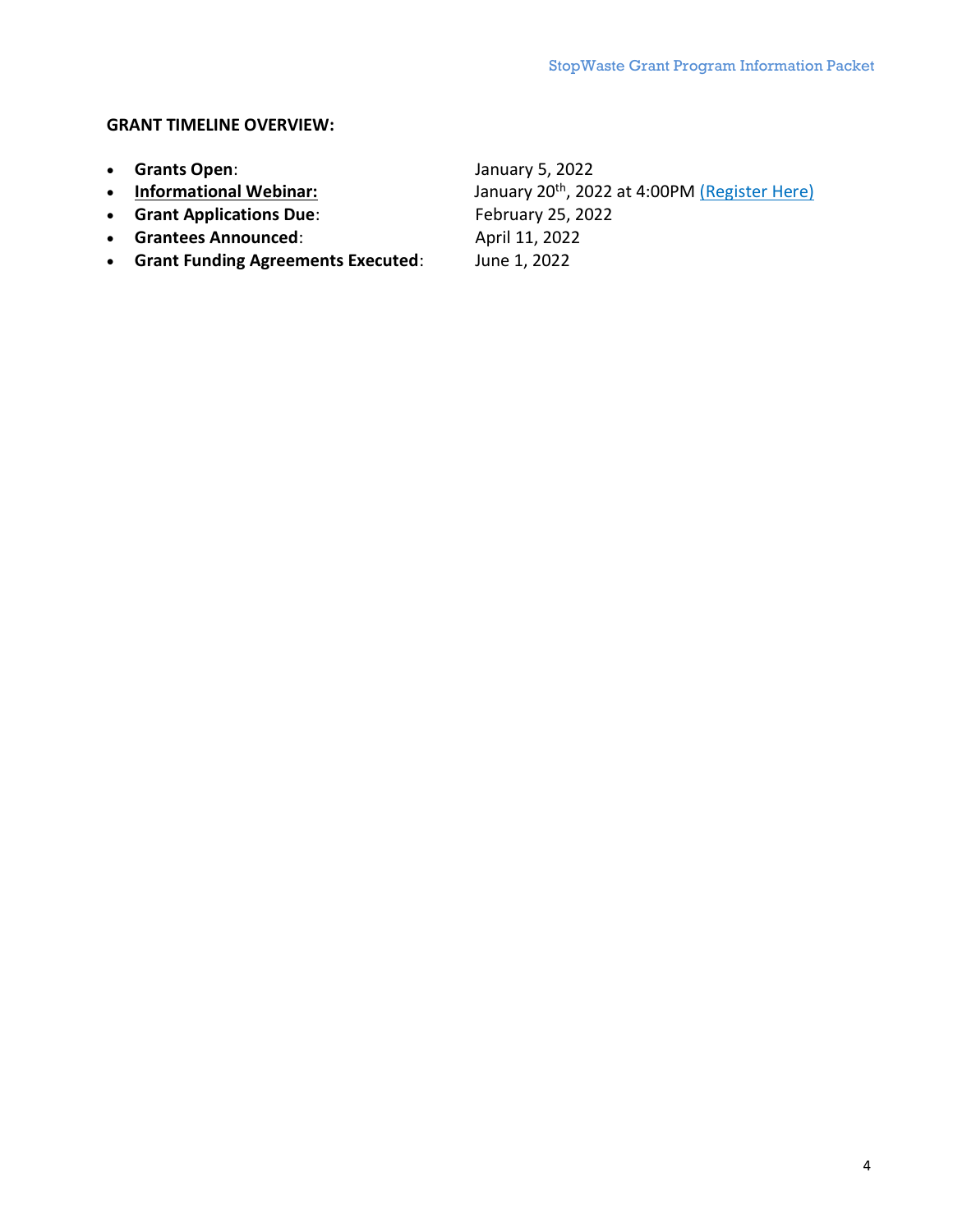### <span id="page-4-0"></span>**Examples of Successful Previous Grantees**

#### **CIVICORPS | Reuse and Repair Focus Area**

Civicorps is a West Oakland based nonprofit whose mission is to re-engage young adults, ages 18-26, to earn a high school diploma, gain job skills, and pursue college. Grant award provided funds to pay 50% of internship wages for Civicorps members to learn computer refurbishment skills. Internships are through a partnership with Tech Exchange computer refurbishment center. *Read more* [here.](https://www.stopwaste.org/resource/civicorps?page=search)



#### **Daily Bowl | Food Waste Reduction Focus Area**

Daily Bowl has gleaned over 1 million pounds of surplus edible food to date, redistributing it to nonprofits in the Tri-City area of Fremont, Union City, and Newark that serve low-income and vulnerable populations. Read more *[here](https://www.stopwaste.org/resource/daily-bowl?page=search)*.

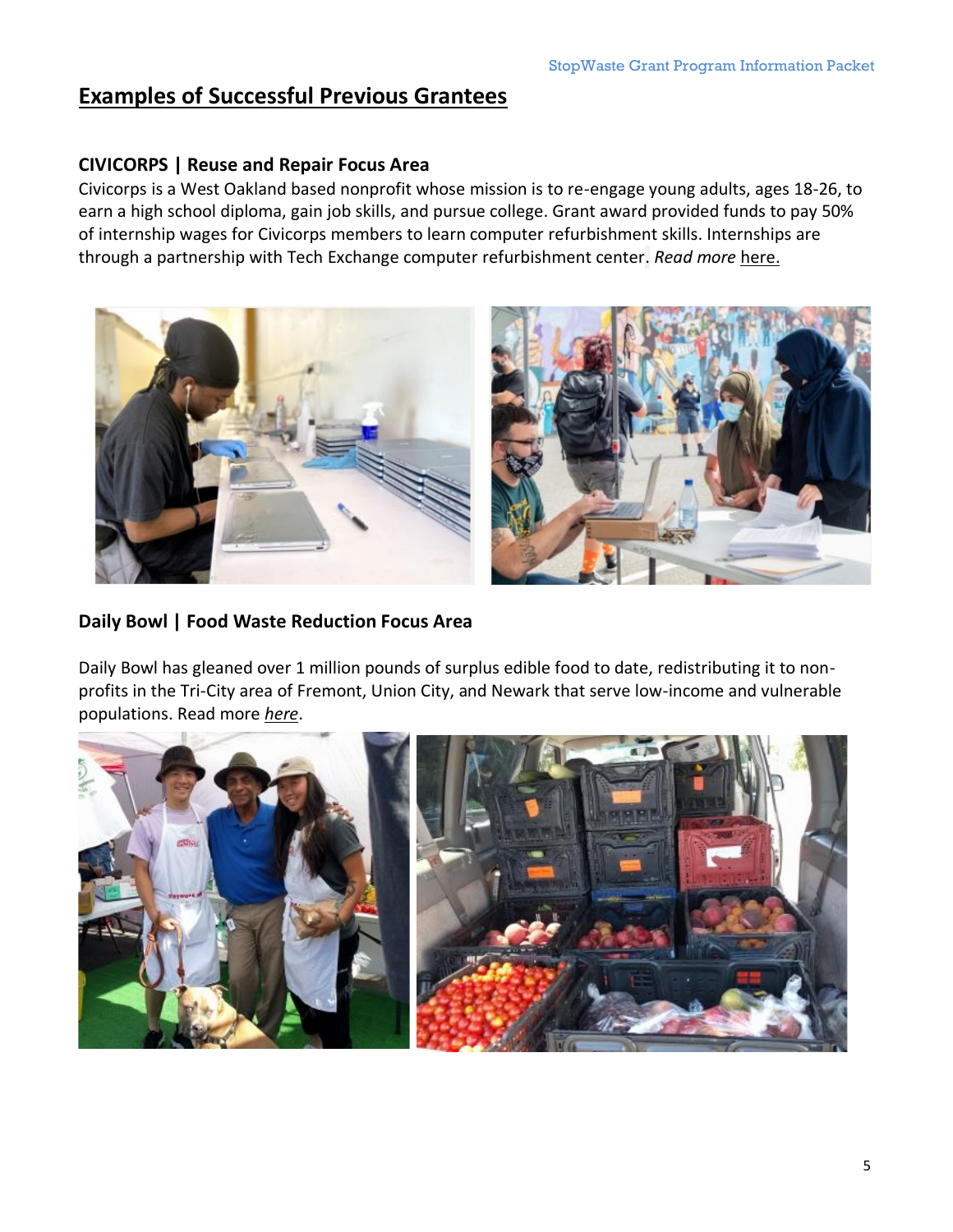#### **Sparkl Reusables | Reusable Foodware Infrastructure and Services Focus Area**

Sparkl Reusables, in partnership with Spectrum Community Services, replaced disposable foodware with durable, reusable containers and tote bags to serve hundreds of hot meals daily to seniors at pick-up sites throughout Alameda County. With the help of a StopWaste grant, Sparkl purchased inventory, set up operations, and trained staff for the collection, cleaning and redistribution of the reusable foodware. Read more [here.](https://www.stopwaste.org/resource/sparkl-reusables)



#### **Tri-Valley Haven for Women | Surplus Food Donation Equipment Focus Area**

Grant award provided funds to purchase a commercial refrigerator/freezer unit which helped Tri-Valley Haven for Women increase the amount of surplus edible food they were able to store and distribute, serving over 8,000 households and recovering nearly 70,000 pounds of food during the grant term.



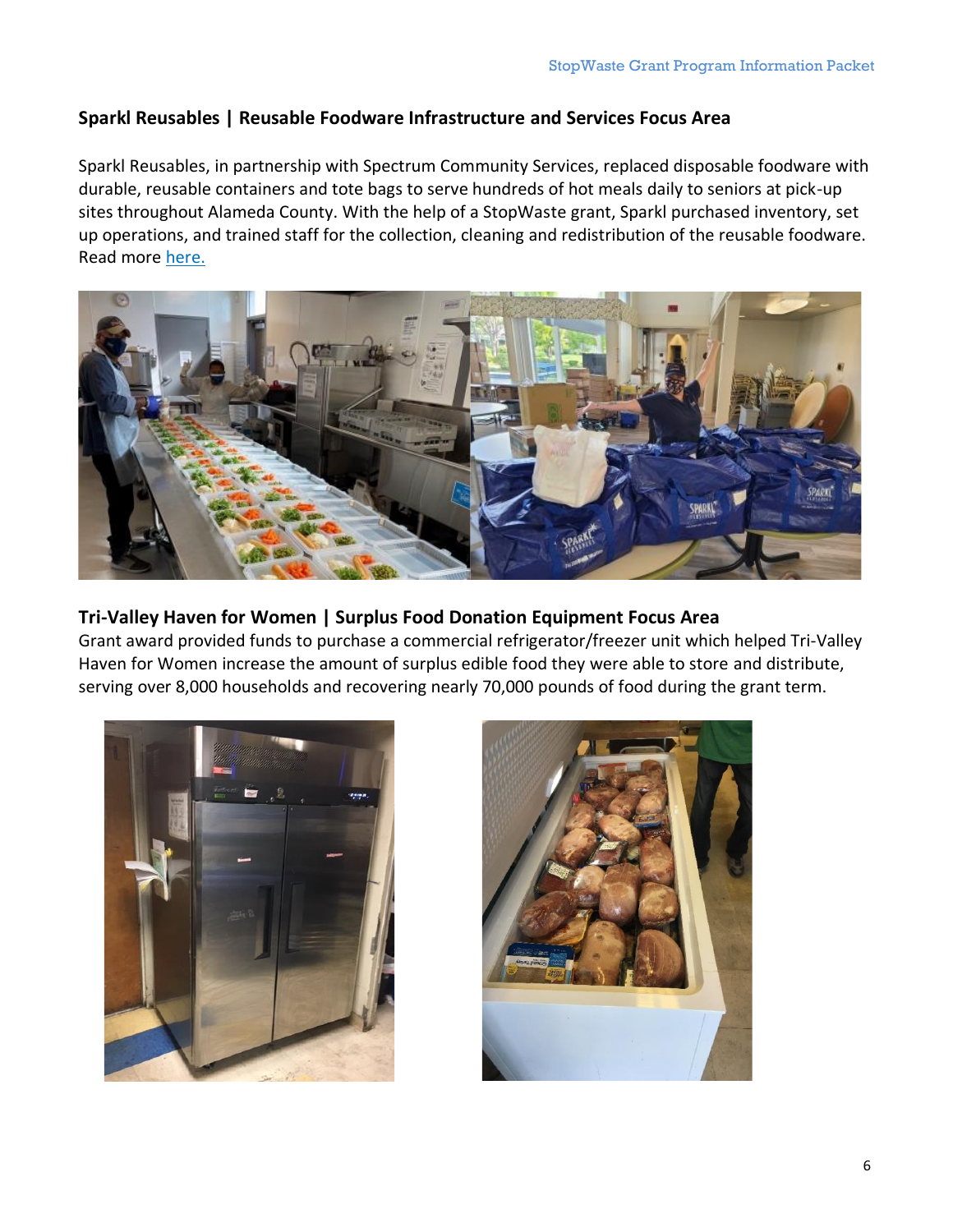#### **Full Belly Farm | Reusable Transport Packaging Focus Area**

Full Belly Farm grows seasonal organic produce and delivers directly to dozens of restaurants, markets, and residential member pickup sites throughout Alameda County. With help from a StopWaste grant, Full Belly Farm purchased 2,000 stackable plastic totes to eliminate the recurring purchase of waxed cardboard boxes for transporting produce. The reusables prevent more than 8,000 waxed cardboard boxes from going to landfill and save the farm over \$14,000 in avoided cardboard purchases annually.



### <span id="page-6-0"></span>**Application Conditions**

#### **ELIGIBLE PROJECTS/APPLICANTS MUST:**

- Be based in Alameda County, divert discarded materials generated in Alameda County, or involve educational campaigns targeting Alameda County residents or businesses.
- ONLY SUBMIT ONE APPLICATION TO ONE grant focus area.
- Be either a nonprofit or business with a valid 501(c)3 and/or business license.
- Contact StopWaste grant manager PRIOR to submitting an application if they **have a current open** grant with StopWaste.
- Receive prior approval from StopWaste staff if planning to utilize a **Fiscal Sponsor**. Please review fiscal sponsor definition [here](https://www.stopwaste.org/at-work/stopwaste-grants/grant-faqs) and contact [Msoll@stopwaste.org](mailto:Msoll@stopwaste.org) for more authorization to utilize a Fiscal Sponsor for proposed project.
- Be in compliance with all federal, state and local land use, regulatory, and permit requirements.
- Not duplicate existing StopWaste programs/services, including research and planning projects/ reports. Review [StopWaste](https://www.stopwaste.org/sites/default/files/SWBudget-21-22-9.4-ADOPTED.pdf)'s Annual budget document that includes details on all Agency current programs and services.
- Estimate the quantity of materials that will be reused, recovered, re-distributed, or otherwise diverted. Education and outreach projects are expected to estimate the number of people educated.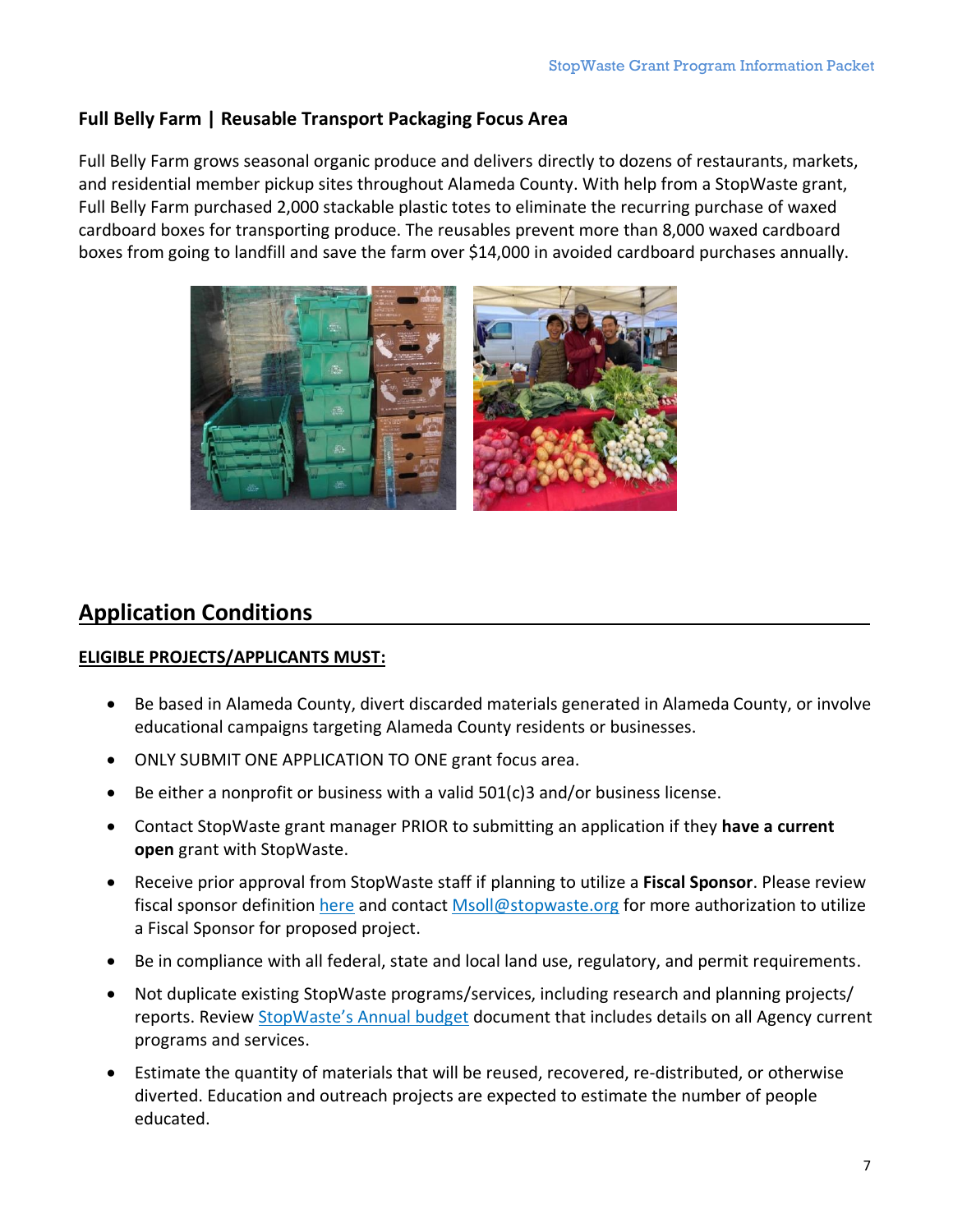- Applicant has sufficient suitable space, infrastructure and power supply to make immediate use of requested equipment upon award of funds.
- Have matching funds available if the proposed project budget exceeds the funding requested from this grant request.
- Maintain insurance that meets Agency minimum criteria, link [here;](https://www.stopwaste.org/resource/stopwaste-grant-program-insurance-requirements) sample documentation available [here.](#page-0-0) \**Reusable Transport Equipment and Surplus Food Donation equipment grants are excluded from this requirement.*

#### <span id="page-7-0"></span>**APPLICANTS /ACTIVITIES NOT ELIGIBLE FOR GRANT FUNDING:**

- Public or private schools **are not eligible** for grant funding. Exceptions may be made for School Districts on a case-by-case basis; please contact Meri Soll at [msoll@stopwaste.org](mailto:msoll@stopwaste.org) to discuss proposed projects involving School Districts.
- Municipalities and Sanitary Districts **are not eligible** for funding. For any questions regarding eligibility, please contact Meri Soll at [msoll@stopwaste.org.](mailto:msoll@stopwaste.org)
- Recycling and/or composting based projects and related supplies **are not eligible** (this includes purchase of bins for compost/recycling or garbage). Please see our free food scrap bin program for businesses and multifamily properties [here.](https://www.stopwaste.org/at-work/business-assistance/food-scrap-bins-for-businesses-multifamily-properties)
- Funding for any staffing position (full or part time) **in excess** of 50% of the budgeted position.
- Subsidization of existing contracts.
- Payments for:
	- o Labor to install/upgrade facility for requested equipment award
	- o Organizational overhead exceeding 15% of project budget.
	- o Activities conducted before contract execution.
	- o Legal fees, fines, or penalties.

### **Proposal Evaluation Criteria**

The proposal evaluation criteria below were created to align with the Agency's [Guiding Principles.](https://www.stopwaste.org/about-stopwaste/who-we-are/aims-and-guiding-principles) Please take a moment to review the aims and principles to better understand the goals of StopWaste.

Projects are reviewed using the following criteria:

- 1. **Project Conception and Technical Feasibility–** Proposal is clear and comprehensible; project activities are well defined and technically feasible to implement; milestones and timeline are realistic; resources to implement project are available; project is innovative, non-duplicative of existing Agency projects, programs and services.
- 2. **Outcomes/Measurement/Impact** Objectives clearly stated, specific, realistic, and measurable through an identified methodology; activities are clearly defined; project monitoring and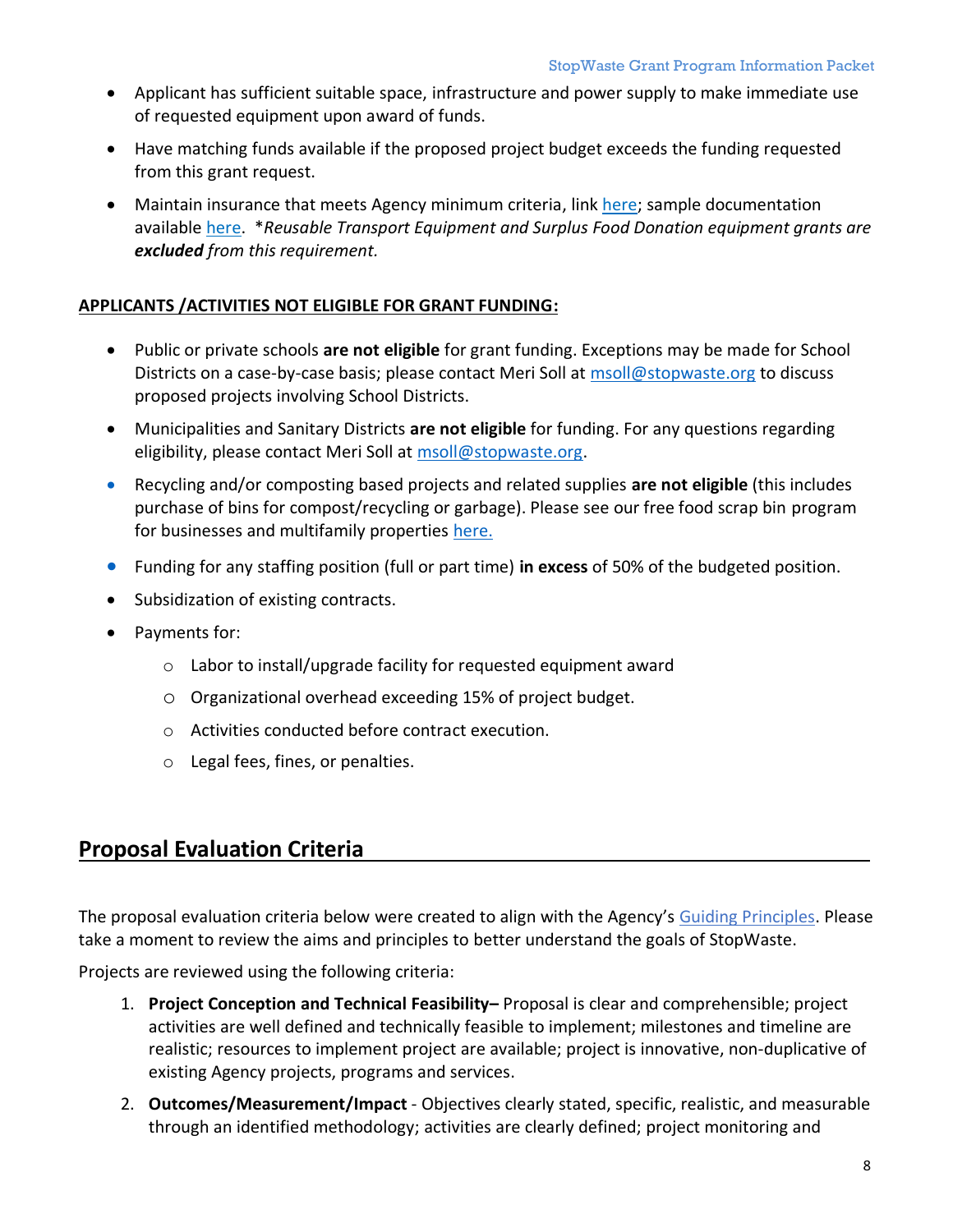evaluation strategies thoughtfully planned. Proposed project offers a significant contribution to reuse and recovery programs and infrastructure in Alameda County; transferability of successful waste prevention/reuse tasks and strategies. Economic development, public education or technical advancements due to funding.

- 3. **Leadership and Organizational Capacity** –Management and staff are qualified to implement project and achieve stated objectives; facilities, equipment, resources, and community support are adequate and appropriate. Applicant has demonstrated commitment and readiness to implement the project. *Organizational capacity is one of the most critical indicators of future project success.*
- 4. **Financial Viability** Organization demonstrates sound fiscal management; project budget is realistic and appropriately leverages other resources; project is cost effective, financially feasible and sustainable; there is adequate oversight and accountability of project income and expenses.
- 5. **Alignment with Agency Aims of Equity and Partnership -** Proposed project aligns with or supports the Agency's Aims and goals. Projects that address equity and other Aims will be prioritized.
	- a. **Equity:** Organizations and businesses with ties to the community and address their pressing needs as well as women- and BIPOC-owned and operated entities are priorities for the Agency.
	- b. **Partnerships:** Partners are a direct recipient of the proposed project and participate in project activities that are new or an expansion of existing programs/services. If project includes partnership, applicant clearly identifies partners, their specific roles and deliverables for the project as well as provides letters of support from each identified partner.
- 6. **Business and Marketing Strategy** Business plan and/or marketing strategy developed which supports the proposed project (if applicable). Proposed products/services are clearly articulated, including targeted audience and strategies, markets and delivery strategy, promotion, and supply chain issues.

Priority given to applicants with strong proposals who have not received funding in the past .

<span id="page-8-0"></span>Proposals are reviewed and evaluated on a competitive basis within in each focus area by StopWaste staff members. Outside experts may be consulted as needed. During the review process, program staff may contact the applicant for additional information, and may elect to interview applicants or conduct a site visit prior to making a funding recommendation. However, an expression of interest by staff should not be construed as an indication of forthcoming grant approval.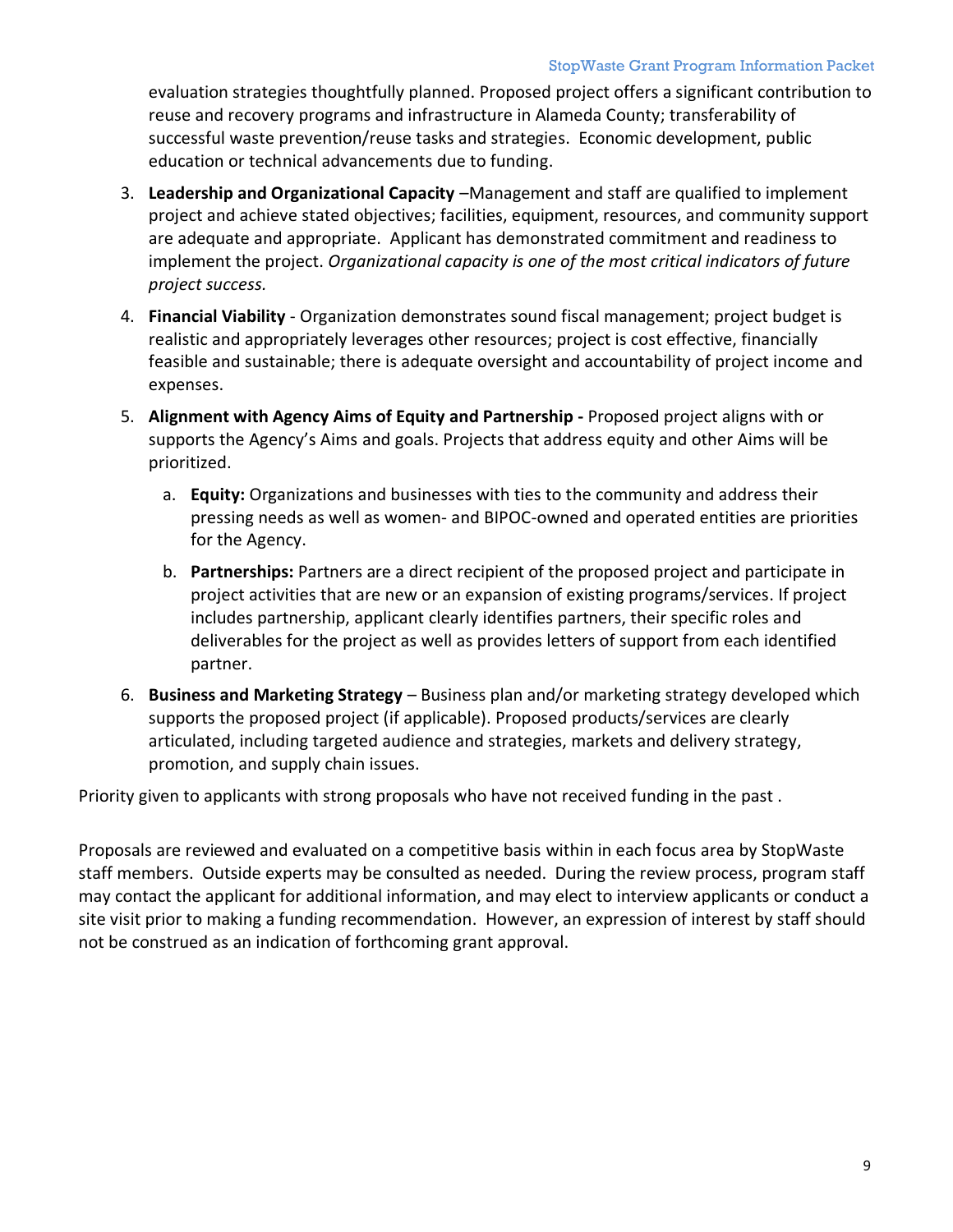# **Project Budget**

All applicants must use our [standard budget form](http://www.stopwaste.org/resource/grant-budget-template) that shows the proposed project includes a reasonable itemized budget and leverages other resources (matching grants, in-kind support, service fees, sales, etc.)

*Reusable Grant Packaging and Surplus Food Donation Equipment grant applicants are exempt from this requirement as those applications have their own budget.*

If the proposed grant request is only a portion of what the applicant needs to implement the project, the applicant must list the additional funds needed to complete the project and the source of those funds in the standard budget form.

# **General Conditions**

All materials submitted become the property of StopWaste and will not be returned. Funds awarded are public funds and any information submitted or generated is subject to public disclosure requirements. In specific instances, certain financial information may be deemed confidential and not subject to public disclosure. Prior arrangements may be made for the return of such information.

This packet may be modified at any time during the application period and may, where necessary, allow applicants adequate time to submit additional requested information. StopWaste reserves the right, at its sole discretion, to waive minor irregularities in submittal requirements, to request modifications of the proposal, to accept or reject any or all proposals received, to grant full or partial funding of any request, and/or to cancel all or part of this grant solicitation at any time prior to awards.

Each applicant understands that there is **no appeal process** for proposals that are not accepted for funding and that all decisions are final.

Resale of equipment purchased with grant funding is prohibited without prior approval from Grant Manager.

# <span id="page-9-0"></span>**Insurance Requirements**

It is a requirement of StopWaste that any business, individual or organization selected to receive grant funding maintain the following minimum insurance during the term of the Grant contract. *\*\* Reusable Grant Packaging and Surplus Food Donation Equipment grant applicants are exempt from these insurance requirements.*

*As part of the application, applicant must submit certificates of insurance for the policies listed below.* An example of what to include in your application PDF is provided in [Appendix A.](#page-0-0) The certificates shall provide that the grantee give written notice to StopWaste at least 10 days prior to cancellation of or any material change in the policy.

• **REQUIRED: Comprehensive general liability insurance**, including personal injury liability, blanket contractual liability, and broad-form property damage liability coverage. The combined single limit for bodily injury and property damage shall be not less than \$1,000,000, though \$2,000,000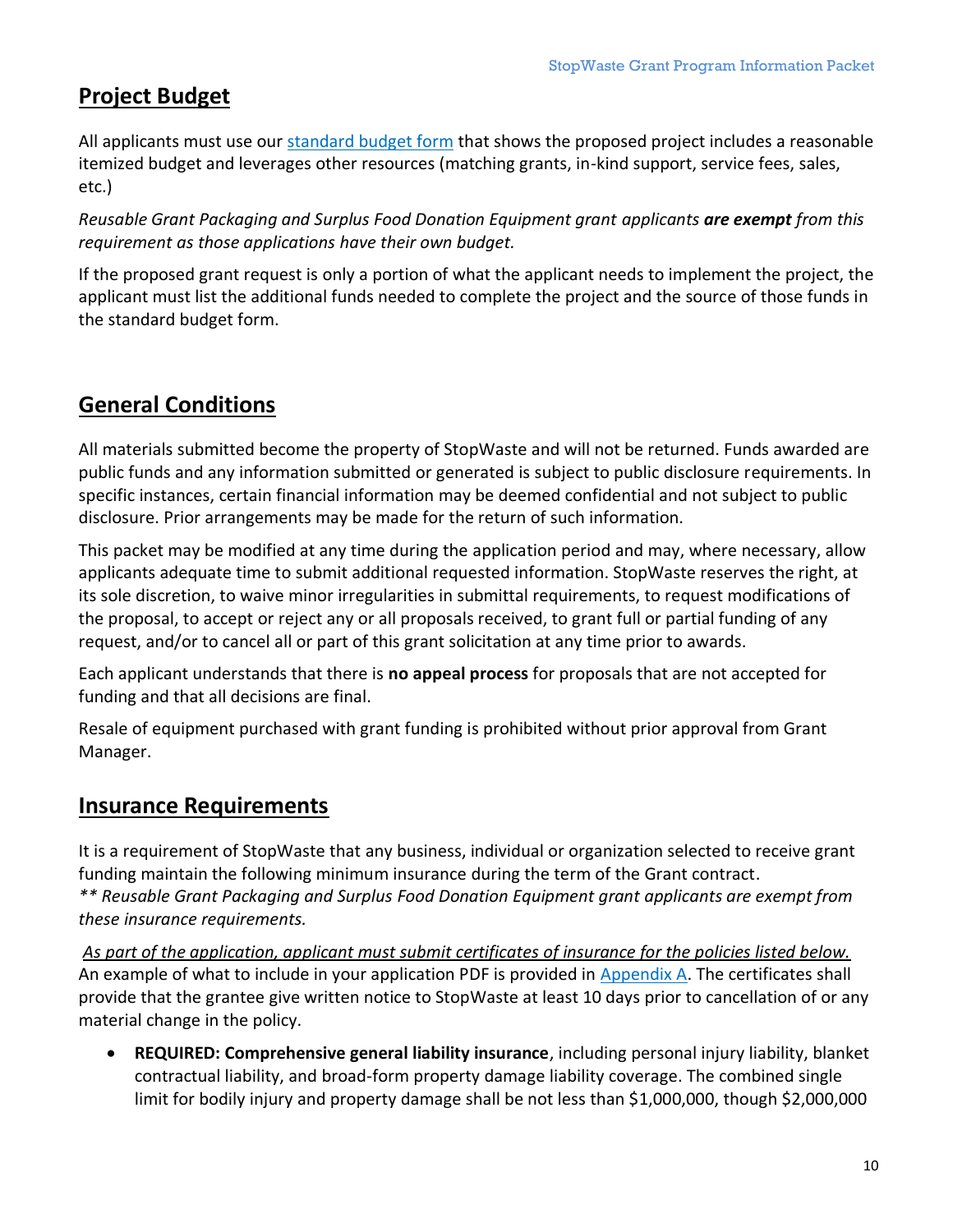is preferred. \$2,000,000 is required for equipment grants and grants that expose StopWaste to liability. StopWaste may be able to add funds to grant to increase coverage to acceptable levels.

- **REQUIRED: Automobile bodily injury and property damage liability insurance** covering owned, non-owned, rented, and hired cars if ANY driving is being done related to the grant. The combined single limit for bodily injury and property damage shall be not less than \$1,000,000.
- **REQUIRED: Statutory workers' compensation and employer's liability insurance** as required by state law.

PLEASE NOTE: If an applicant does not currently maintain insurance that meets the Agency's requirements, *a submittal of a current insurance quote that meets these requirements will suffice for application purposes only*. Any applicant selected for grant funding must procure insurance that meets the above requirements. Cost to bring insurance coverage up to required minimums can be included as part of grant budget included as a line item. Under special circumstances, exceptions may be made to the minimum insurance requirements, but only upon prior agreement by StopWaste.

<span id="page-10-0"></span>Please visit [www.stopwaste.org/grants](http://www.stopwaste.org/grants) for grant applications and details regarding application process.

## **Application Submission Overview**

- **Completed application packets are due by 5:00 p.m. on February 25, 2022.** 
	- Application and Submittal details are provided in each [focus area](https://www.stopwaste.org/at-work/stopwaste-grants) grant application.
	- The application submittal process includes uploading an application AND additional data via the StopWaste Grant Submissions Portal.
	- Please take the time to familiarize yourself with the [application and submittal portal](http://www.stopwaste.org/grants) and required documentation submissions and formats well before the deadline.
	- Accessing and uploading documents and data takes additional time to complete, **applicants should plan on spending at least thirty minutes to complete the application upload process**.

**The Submissions Portal shuts down promptly at 5:00 p.m. on February 25, 2022,** *submissions that are in process will be aborted***.**